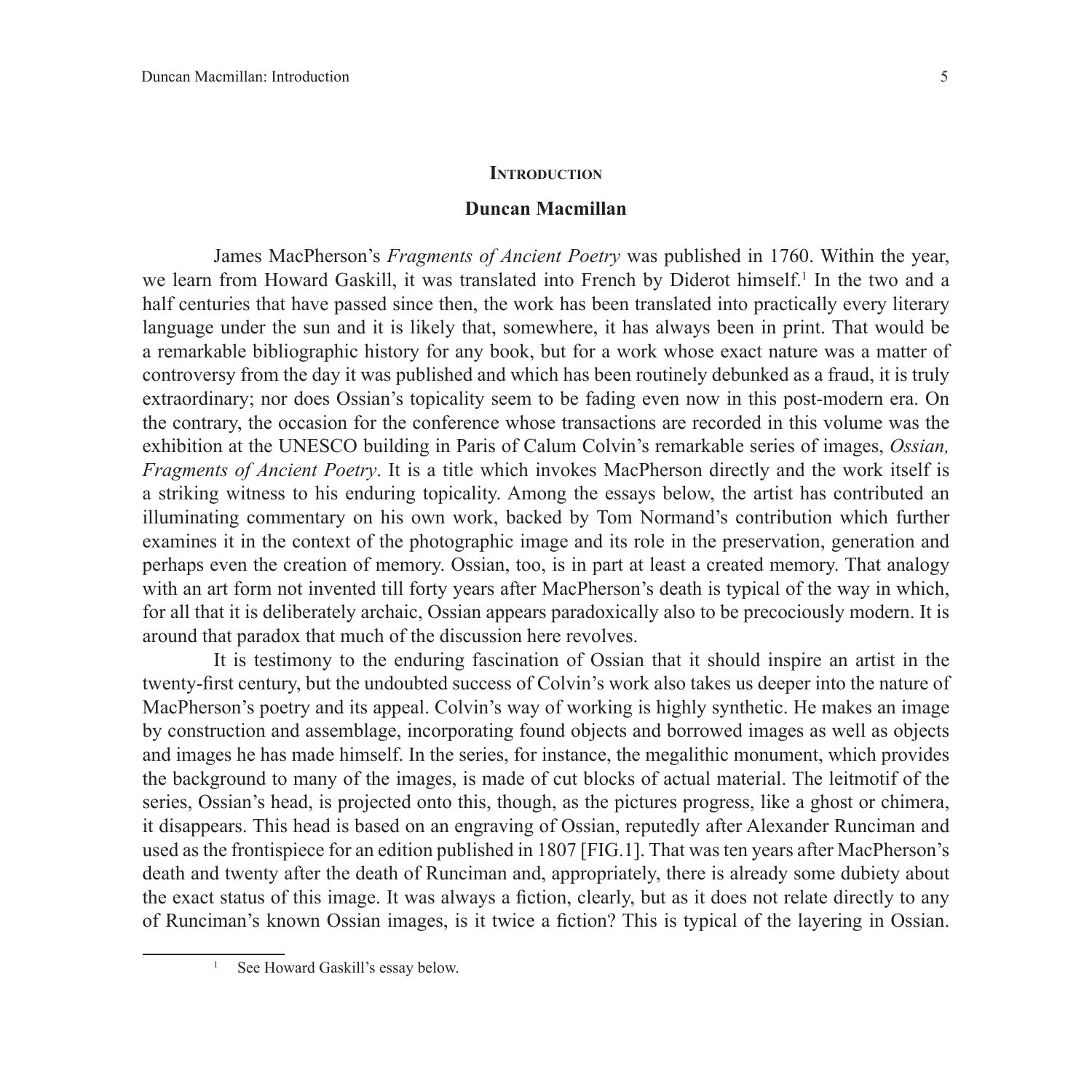Reflecting this, adding MacPherson's own portrait to the series, Colvin gave it a similarly doubtful status. Based on a contemporary portrait, it has been computer-generated in Colvin's style, but without his intervention or oversight.

In Colvin's series, against dominant images like Ossian's head, MacPherson's portrait, the head of Robert Burns, or indeed David's portrait of Napoleon added for the French exhibition (see Calum Colvin's essay below)—and both the latter are national icons in their respective countries, whose exact status becomes more problematic the more closely they are examined—all sorts of other secondary details are worked in. Thus a wide variety of associations is brought together to be unified finally when the whole assemblage is made into a photograph, a single framed picture.

There is a close analogy here between Colvin's art and MacPherson's in spite of the gap of time as well as the difference in art form that separates the poet and the artist. For MacPherson's Ossian is synthetic too. It is a construct, a collage, even, of fragments, both real, (or found) and invented, unified by presentation. You could even see MacPherson's chosen style of language as like collage. Fragments of text are put side by side without linking conjunctions, in parataxis as Howard Gaskill points out.2 It is a little like Picasso's use of fragments of newspaper and isolated words in the synthetic cubist pictures that are, by another route, also ancestor to Colvin's work. If that seems a remote analogy however, one of the recurrent themes in the papers below is, nevertheless, Ossian's modernity. Following Colvin's lead, it throws light on that discussion to consider Ossian's links with the visual tradition, not only in terms of the impact of MacPherson's poetry, but also of the background it shares with significant contemporary developments in the visual arts. For in Scotland at just the moment of Ossian's publication, they do also independently prefigure modernism in a very striking way.

Colvin, however, also sees his identity as a Scot as just such a construct, just such a layered synthesis of fact and fiction and it is that which he explores in his images. Nor was the impact of Ossian in this way unique to Scots and Scotland. Just how wide it was, but also by extension how universally Colvin's analysis of its importance in the synthetic structure of modern identities can be applied, is reflected in the observation made by Joep Leerson in *The Reception of Ossian in Europe*. Before the publication of Ossian, he argues, there was no such concept as a 'national epic,'3 , not at least of one with contemporary relevance (Virgil's *Aeneid* had long been recognised as the national epic of Rome for instance) but after the appearance of Ossian, the discovery or creation of an epic that could be associated with national origins was part of the essential equipment of any community claiming an

 $2^2$  See below, p. 21-22

<sup>&</sup>lt;sup>3</sup> Joep Leerson, 'Ossian and the Rise of Literary Historicism' in The Reception of Ossian in Europe ed. Howard Gaskill, p.114 and passim.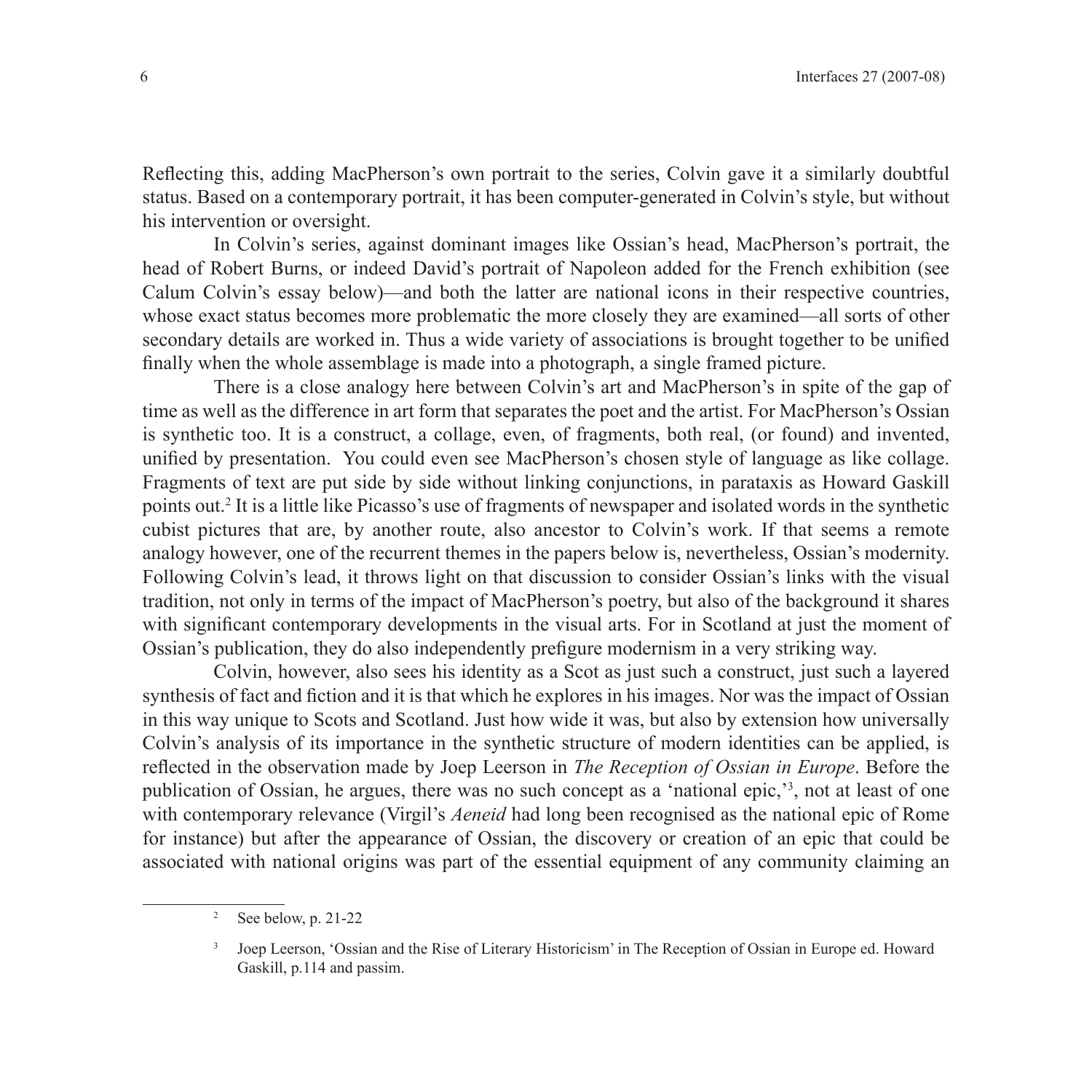ancient history and independent identity.

If they are still relevant now, however, these were also already active questions in eighteenthcentury Scotland even before MacPherson. Scotland was one of the first to claim its identity as a European nation, yet that identity was now in crisis. MacPherson's achievement belongs in the broader context of the Enlightenment and the way in which it was shaped by these circumstances, though also by the cruel impact they had on MacPherson's own people, the Highland Gaels.

Forty years before MacPherson, Allan Ramsay senior consciously responded to the crisis of identity triggered by the Union. When he published the *Evergreen* in 1724, while he was not seeking a national epic perhaps, he was certainly concerned with the historic poetry it included as a vehicle of identity. "These good old bards," as in his introduction he termed the *makars* of the fifteenth and sixteenth century Renaissance in Scotland, were not a curiosity. They were part of a national canon. This was the literature of Scottish identity. It was also the poetry of Scottish literature's origins --- and thus the nation's origins too. Indeed, further, in keeping with that status, Ramsay claimed primitive status for his 'good old bards' when he wrote of the "Natural Strength and Simplicity of Style our Forefathers practised."4

Ramsay was followed by Thomas Blackwell, professor in Aberdeen, who elaborated this idea of the primitive into a radical perspective on Homer as bard of the preliterate stage of human society. Blackwell also contrasted the historical primitive with the present, the effete present with the intense experience of primitive life. "The marvellous and wonderful is the nerve of the epic strain;' then continued with the question, 'but what marvellous things happen in a well ordered state?" <sup>5</sup> Prudently, however, he also added that in spite of the marvellous and wonderful, things "your lordship will join in the wish that we may never be a proper subject of an heroic poem."6 Things were definitely better in the eighteenth century.

Blackwell also followed the logic of his view of primitive society to propose that, as the vehicle for the expression of that sense of the marvellous and wonderful, the language of the epic is itself primitive and this informs the epic too. "It is certain, that the primitive parts of the Languages reputed Original, are many of them rough, undeclined, impersonal Monosyllables; expressive commonly of the highest Passions and most striking Objects that present themselves in solitary savage Life."7

- Blackwell, p.28
- Blackwell, p.41

<sup>4</sup> *Works of Allan Ramsay (Scottish Text Society 1945-74)* 6 vols, Vol.IV, p.236.

<sup>5</sup> Thomas Blackwell, *An Enquiry into the Life and Writings of Homer* (2nd. ed., London, 1736), p.26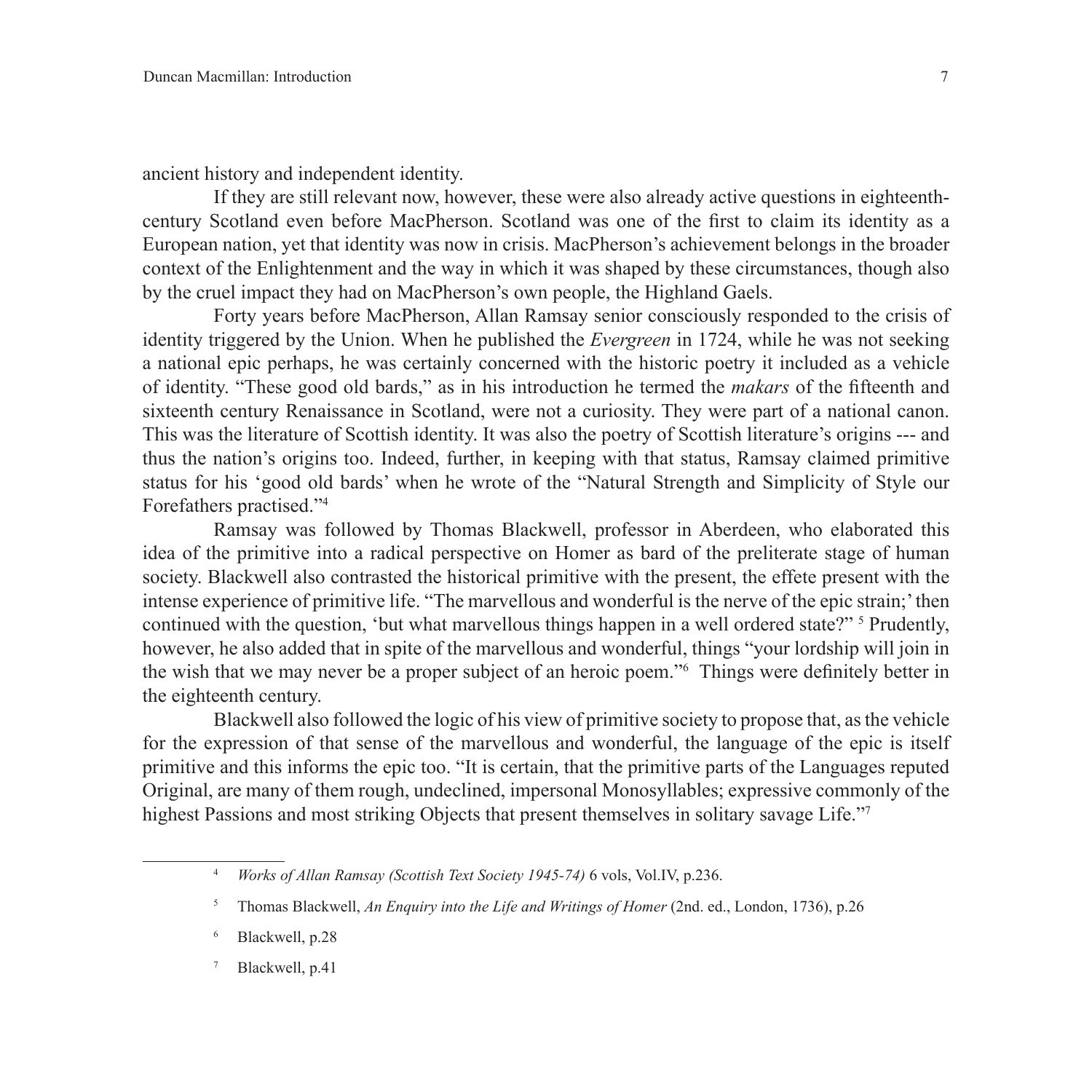Blackwell might not have deemed Gaelic one of the Original Languages, but Gaelic still has the sobriquet 'the language of Eden,' the claim made for it by Alasdair MacMhaighster Alasdair in 1751.8 Modern Gaelic was a sophisticated literary language. It was however little understood beyond the Gaels' own community. Coupled with Blackwell's vision of the progress of language, this was an invitation to MacPherson to construct a synthetic primitive language and call it Gaelic in translation. In so doing, he proposed a language that was one stage of sophistication beyond Blackwell's rough monosyllables, but was still so primitive that it was constructed of clauses apparently thrown out without conjunctions or other words to perform the usual connecting functions of language. Implicitly in the progressive view of the history of language proposed by Blackwell, Ossian was therefore more primitive than Homer. Indeed Blackwell himself allows that interpretation when he remarks, "Upon a nearer view of what Homer spoke, we find it not original, but derived from others more ancient."<sup>9</sup>

It was via Blackwell that these ideas about the nature of primitive language, suitably adapted, entered the visual arts. In a striking coincidence, it was also in 1760, the year of MacPherson's first publication, that Gavin Hamilton completed *Andromache mourning the Death of Hector10*, the first of his series of six Homeric pictures and the first in a style intended to be appropriate to Blackwell's view of Homer. In these pictures, though they may not be to our eyes obviously 'primitive', Hamilton nevertheless turned his back on the baroque and rococo. Instead he emulated the simplicity and grandeur of the primitive style as Blackwell had identified it. It was also an approach, if not an actual style, in keeping with the earliest stages of Greek art as George Turnbull, another Aberdeen professor, described them in his *Treatise on Ancient Painting* published in 1740. Notably too, Canova records how Hamilton directed him for inspiration to sculptors like Nicola Pisano and Jacopo della Quercia, both Italian Primitives, artists specifically identified as 'primitive' both then and later.<sup>11</sup>

In the present discussion, however, it is what might be called Hamilton's moral naturalism that is most relevant. He was inspired in this by his own reading of the philosophy of moral sense. He was a pupil of Francis Hutcheson alongside Adam Smith at Glasgow University, but as an artist he also followed William Hogarth here. In emulation of the English artist's famous 'modern moral subjects' (*Harlot's Progress, Rake's Progress, Marriage A-la-mode*), he too planned a dramatic series of pictures that from the start he intended should be engraved. In place of Hogarth's reflection of

<sup>8</sup> In "Aiseirdh na Sean Chánoin Albannaich"; see John MacQueen, *Progress and Poetry* (Edinburgh, 1982), p.75-76

<sup>9</sup> Blackwell, p.44

See FIG.2, another painting from that series by Gavin Hamilton.

<sup>11</sup> Melchior Missirini, *Della Vita di Antonio Canova* (Prato, 1824) I, p.41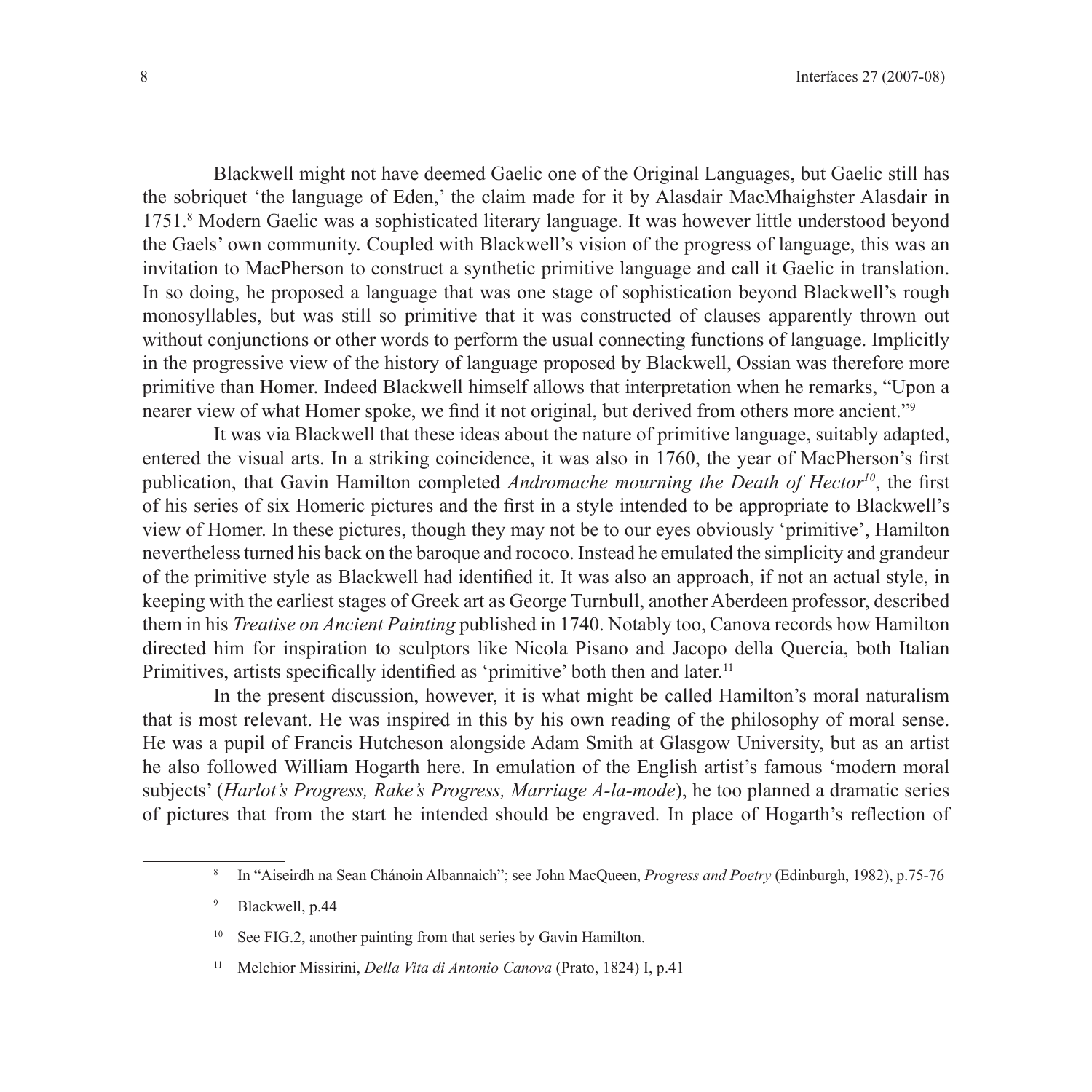modern life, however, he shifted his frame of reference to the remote past in order to convey the grandeur of primitive passions in the original 'natural' condition of human society when they were still undimmed by the controlling conventions of civilisation.

Here too, Blackwell is important. He provided a historical framework for the philosophy of moral sense; not a progressive one, it must be said, but a retrogressive one, a story in fact of the loss of innocence, even an analogy of the Fall. In an age of innocence human nature had greater simplicity and openness and thus a more vivid and more responsive imagination. "So unaffected and simple were the manners of those times that the folds and windings of the human breast lay open to the eye; nor were people ashamed to avow passions and inclinations which were entirely void of art and design," he argued.<sup>12</sup> This was the appeal of Ossian as both MacPherson himself and Hugh Blair identify it. Paraphrasing Blackwell, Blair writes of how Ossian is witness to a time when the feelings of men and women are 'raised to the utmost, their passions have nothing to restrain them, their imagination nothing to check it. They display themselves to one another without disguise and converse and act in the uncovered simplicity of nature.'13 These were the conditions in which the feelings on which moral sense depends flourished with the greatest intensity.

This was the logic of the primitive that Hamilton pioneered and which became central in the development of modern art. Likewise, the distinctive feature of Ossian's modernism and the implicit justification of the moral purpose of art, as Macdonald points out, lay, not in allegory and conventional forms of moral example, but because it offered a route to an imaginative vision with real moral impact because it was of far greater intensity. As David Hewitt quotes from *Childe Harold* --- thus also proving his thesis of the nature of the poet's indebtedness to Ossian --- Byron sums up this whole discussion with perfect economy. What is the whole aim and justification of art?<sup>14</sup>

'Tis to create, and in creating live

A being more intense

Long before Byron, however, in 1772 Alexander Runciman pursued this same goal of intensity through imaginative freedom in the Hall of Ossian [FIG.3]. Painted with dazzling spontaneity, the whole ceiling was carried out with little preparation and completed in just three months. It was a precocious attempt to apply Ossian's primitive parataxis to visual imagery, to use visual abbreviation and the deliberate disregard of conventional rules to foreshorten, as it were, visual language and so

<sup>12</sup> Blackwell, p.34

<sup>13</sup> Hugh Blair 'A Critical Dissertation on the Poems of Ossian' in *The Poems of Ossian* (Edinburgh, 1763), p.4.

<sup>&</sup>lt;sup>14</sup> See David Hewitt's essay below.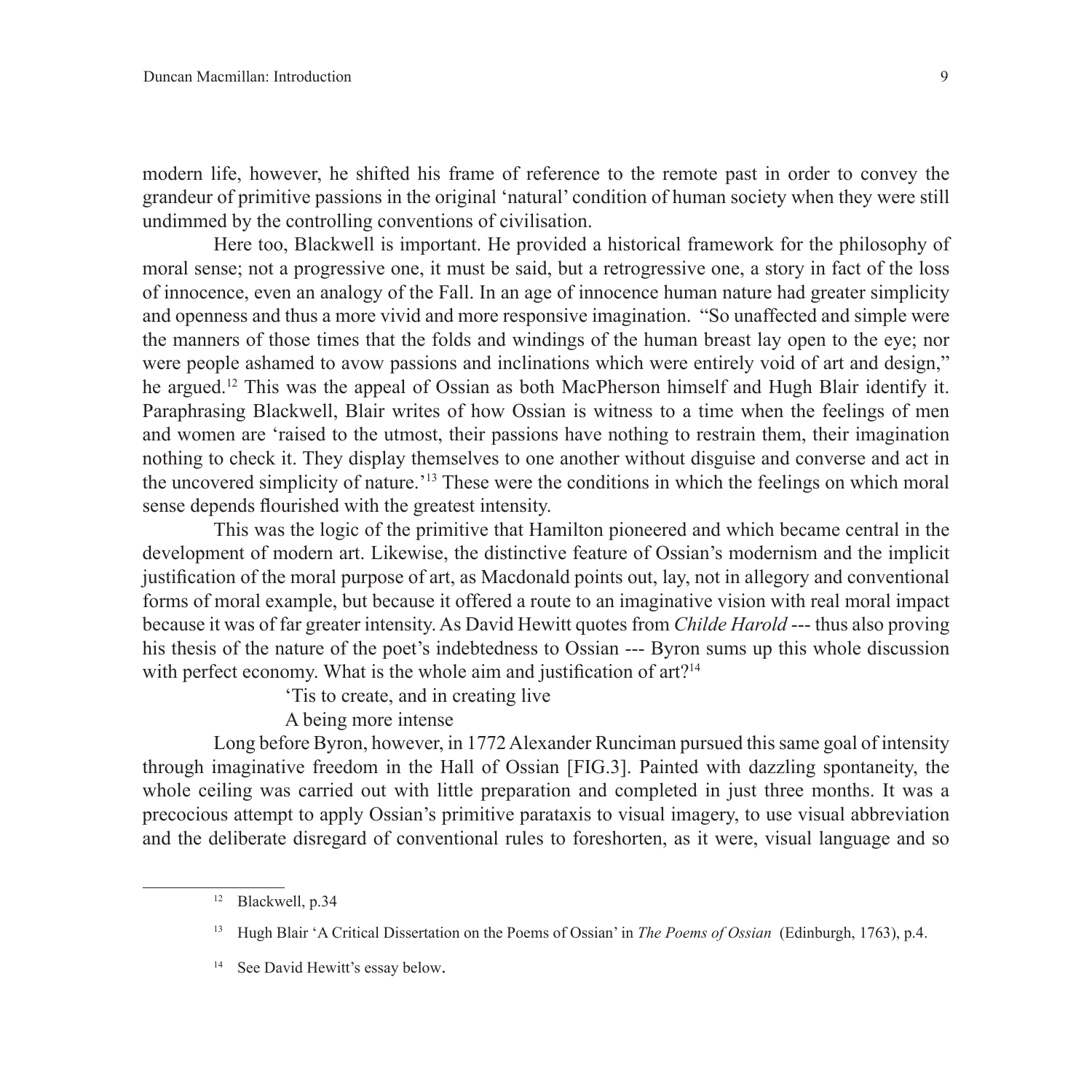emulate qualities found in Ossian, or that perhaps Ossian was actually composed to embody.

Runciman first formed this ambition inspired by Gavin Hamilton in Rome just as Hamilton had been inspired by Blackwell. Runciman was not alone in his search for a more authentic model of the primitive than the one Hamilton had found. He and Henry Fuseli, working together in Hamilton's circle in Rome, first tried the model of vase painting available to them in the collection Sir William Hamilton had formed in Naples and which was published from 1766 onwards. Its graphic energy and visual simplicity seemed an epitome of the primitive. There was good reason to suppose it was an art form that had come down from the time of Homer and could thus provide an authentic model of visual art from Homer's time. Runciman's *Origin of Painting*, planned in Rome around 1771 and completed in Edinburgh in 1773, is an epitome of this. At the same time that he did his first drawing for that picture, Runciman also did a drawing of Ossian [FIG. 4A] which has striking freedom and energy and is different from any of his experiments with a style derived from vase painting. A landmark in the evolution of modern art, it was the first visual image to have all the 'primitive' characteristics of a visual equivalent to MacPherson's poetry. It was the catalyst therefore.

Strikingly, too, as the wind blows through the trees and the strings of his harp, Ossian's song is the song of nature herself. If the sound of a waterfall is substituted for the sound of the wind, this is exactly what was realised by the creation of the Ossian summerhouse, or belvedere, also confusingly later called the Hall of Ossian, which was built on the Falls of Bran a few years later. It was designed to harness the music of the waterfall, making a direct analogy between the sound of the water and Ossian's verse. To complete this long circle, Calum Colvin has also recently installed a remarkable image of Ossian in the building.

Murdo Macdonald, in his essay, argues that it was the view of Ossian already reflected at the Falls of Bran that inspired what became the conventional poetic imagery of the Highland landscape and that this was before Scott, even if it was Scott who made it fashionable. The case for Ossian and the artists anticipating Scott here is a powerful one. It would be even more clearly the case if Alexander Runciman's Hall of Ossian had survived. Runciman set the poetry in the landscape it describes, 'the land of the pouring torrent' in honour of MacPherson, or the land of 'nature in her wildest grace' as Macdonald puts it. Runciman's reputation as a painter of Scottish landscape, which was considerable, must have rested largely on those paintings, for few easel pictures have survived by him that would justify it. Indeed the Hall of Ossian even included a scene of Druids and standing stones anticipating the example Macdonald cites of James Barry doing this.

Although his drawing of Ossian was done in Rome, it was only on his return to Scotland that Runciman changed from his original proposal of a series illustrating the life of Achilles to the poetry of Ossian in his plan for the decoration of Penicuik House. The reasons for the change were certainly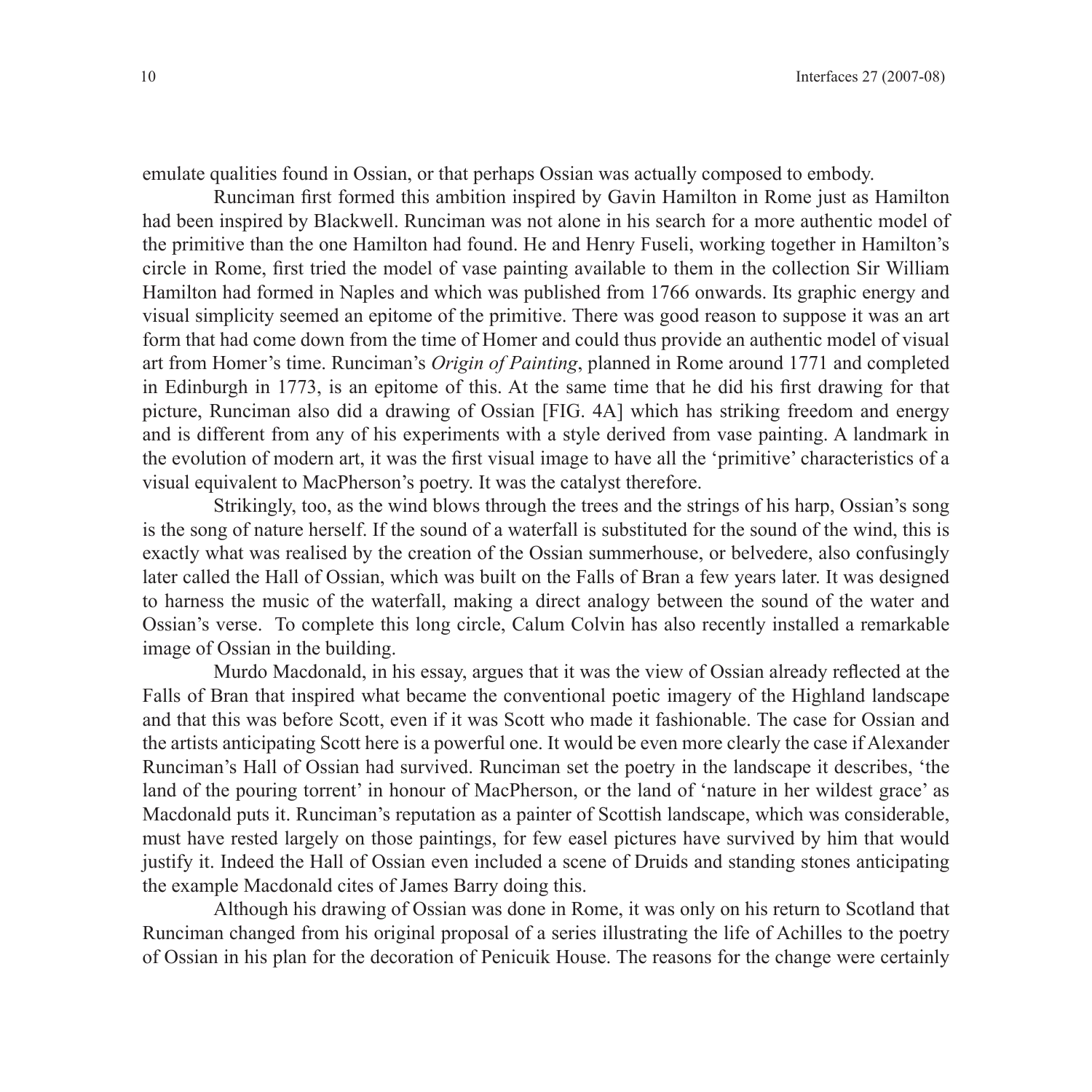partly patriotic, but clearly, as the drawing demonstrates, Ossian also offered him a better opportunity to fulfil his new 'modern' ambitions. Indeed it was the catalyst for his modernity and so for much that followed. MacPherson had successfully focussed ambitions in the visual arts which up till then had been present, certainly, but had not till then found their vehicle.

To the extent Runciman's choice was patriotic, it was also patriotism coloured by a sense of Scotland's special qualification in the pursuit of the kind of primitive moral naturalism that Hamilton had explored through Homer. MacPherson's claim was that Ossian was a genuine poetic survival made possible by the remoteness of the Highlands, he believed. Not only were they well placed geographically for such a survival, but the Highlands could also be held to be untouched by the march of later historical civilisations. Contemporary Scots also believed, however, that, lying outside the Roman Empire, the rest of Scotland, too, was innocent of the corrupting conventionalisation of Roman classicism (a view not a little coloured by the distance claimed by Protestantism from Roman Catholicism). That Scotland had successfully defied the Roman Empire was a matter of great pride. "Oh Scotland! that cou'd yence afford/To bang the pith of Roman sword" wrote Runciman's friend, Robert Fergusson, in his *Elegy On the Death of Scots Music* (published in the *Weekly Magazine*, March 5th, 1772).

This view of Scotland, however, overlooked the very real contemporary crisis of Gaeldom. Even as Ossian offered the Gaels as a model of the new primitive, the Gaelic speaking part of the country was still reeling from the disaster of the Forty Five and the genocide that followed. There were therefore very important reasons why MacPherson should want to reclaim the ancient cultural significance of Gaelic just as Ramsay had done Scots. Gaelic civilisation not only stretched back a very long way, but, as Angus Peter Campbell rather sadly observes in his contribution below, it also continued to flourish in the eighteenth century in a much more genuine form than that represented by Ossian. There was indeed, he suggests, a real choice available at the time between Duncan Ban Macintyre's authentic Gaelic poetry and James MacPherson's synthetic verse. MacPherson, as a Gael writing in English, made a choice, the wrong choice Campbell argues. It was not one for whose consequences he was alone to be responsible, but it is a shadow that still hangs, not only over Ossian, but as Colvin implies, over the whole construct of Scottish identity. The intertext of Ossian is of paradise lost. It was not the Christian paradise that was lost however. It was an actual historical age of innocence that was still remembered in the oral traditions of the Gaelic people that MacPherson claimed he was recording. It was now lost, not because of any sin or transgression, but just because that is the way things are. It is no wonder that Ossian has exercised such a powerful imaginative hold for such a long time. Blake's opposition of Innocence and Experience followed logically, but so does Tolkien's *Lord of the Rings*.

Walter Scott already had a pretty clear understanding both of the character and of the significance of Ossian and also of the mismatch between them. He also saw how in the end the enduring